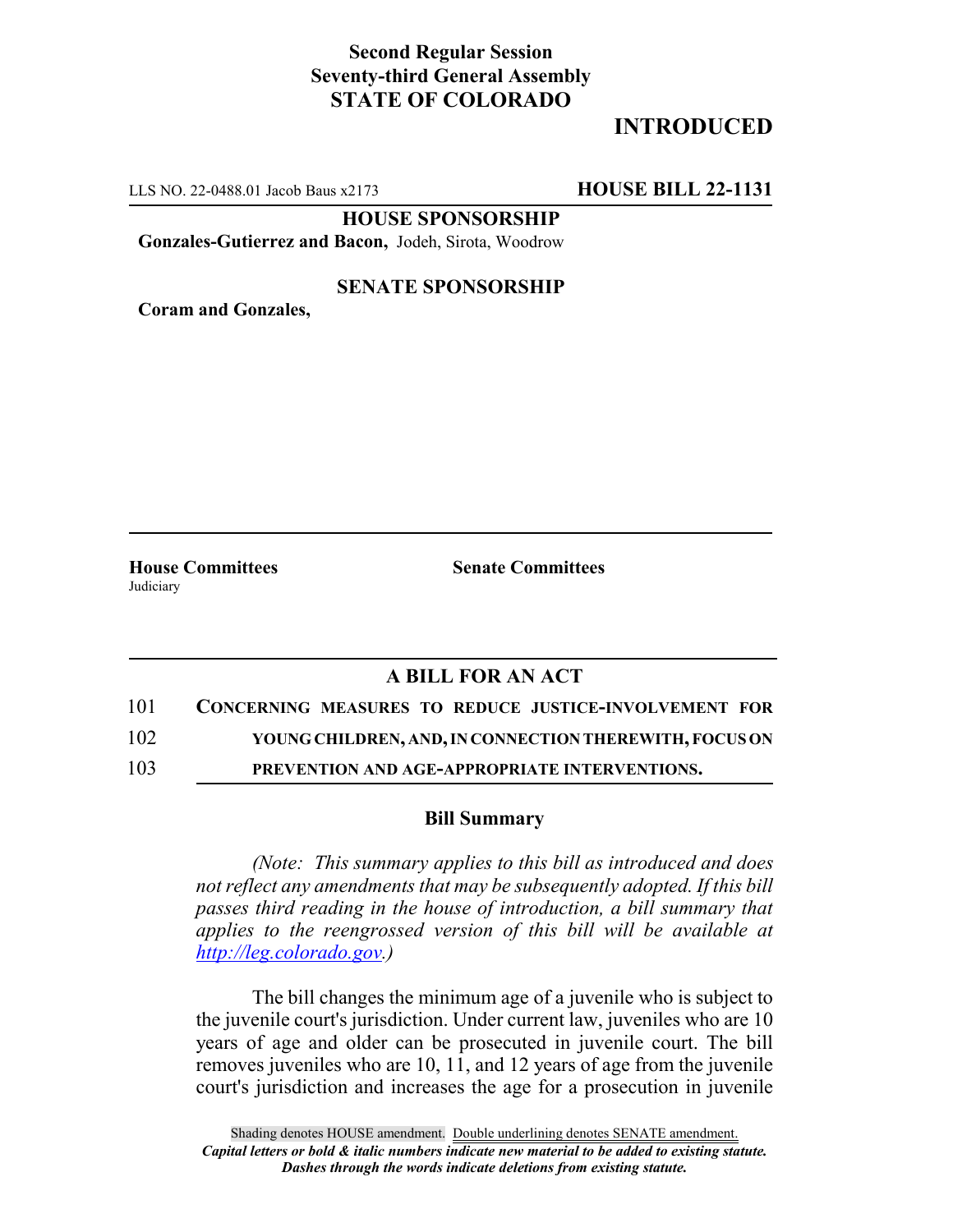court to 13 years of age; except in the case of a homicide, then the juvenile court's jurisdiction extends to juveniles who are 10, 11, and 12 years of age.

The bill changes the minimum age of a county court's concurrent original jurisdiction with the district court in criminal actions that constitute misdemeanors or petty offenses to a person who is 13 years of age.

The bill changes the minimum age of a municipal court's jurisdiction for a charge of a municipal offense to a person who is 13 years of age.

The bill clarifies that juveniles who are 10, 11, and 12 years of age may be taken into temporary custody by law enforcement for safety and then may be referred to appropriate services. Existing funding used to serve children who are 10, 11, and 12 years of age through the Colorado youth detention continuum may continue to serve those children.

Under current law, a juvenile court may transfer the juvenile to district court for criminal proceedings under certain conditions. The bill eliminates the ability for the juvenile court to transfer the juvenile to the district court for juveniles who are 12 or 13 years of age. Furthermore, for a juvenile who is 14 years of age or older, the bill changes the current authority of the juvenile court to transfer the juvenile's case for any delinquent act that constitutes any felony to only any delinquent act that constitutes a class 1 or class 2 felony or a crime of violence.

The bill extends certain sentencing limitations that are currently provided to juveniles who are 10 or 11 years of age to juveniles who are 13 or 14 years of age.

1 *Be it enacted by the General Assembly of the State of Colorado:*

2 **SECTION 1. Legislative declaration.** (1) The general assembly 3 finds and declares that:

4 (a) Children who are charged with crimes and subjected to the

5 juvenile justice system are more likely to enter the criminal justice system

6 as adults, more likely to present a future threat to community safety, more

- 7 likely to face mental health challenges, and less likely to graduate from
- 8 high school;

9 (b) Younger children who are in the juvenile justice system are at 10 a higher risk of becoming victims of violence within the juvenile justice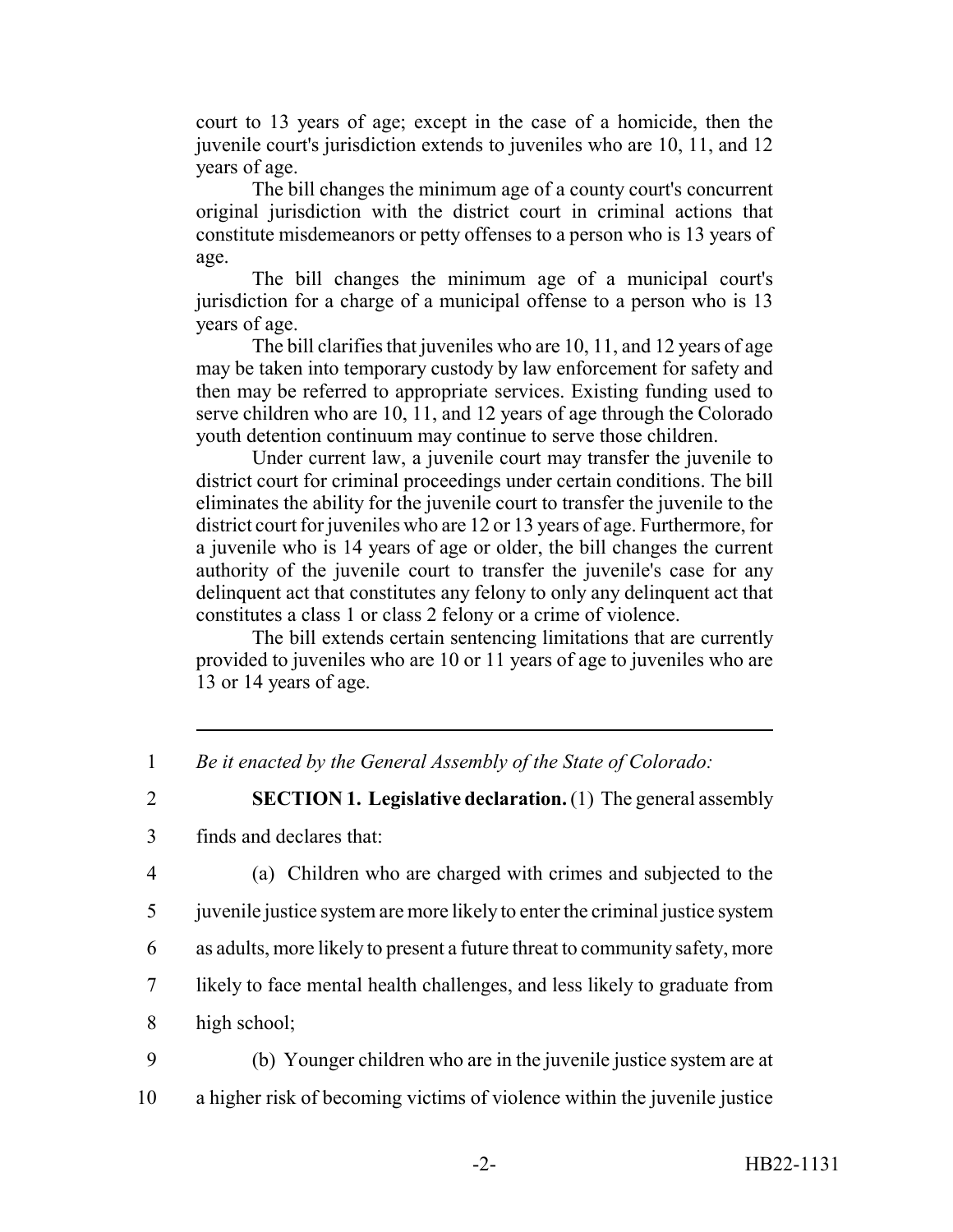system;

 (c) Children of color are more likely to be referred to the juvenile justice system and detained in juvenile justice facilities than white children; and

 (d) Existing systems, including behavioral health programs, schools, child welfare systems, and other local programs and services, are better equipped than the juvenile justice system to address the needs of young children and to provide developmentally appropriate services to improve community safety by reducing the risk that these children commit future crimes as adults.

 (2) Therefore, the general assembly declares its intent to empower community-based responses in the health, education, and child welfare systems to serve children who are under thirteen years of age. The general assembly supports evidence-based and promising practices and programs that improve outcomes for children and community safety, and reduce and eliminate racial and ethnic disparities.

 **SECTION 2.** In Colorado Revised Statutes, 13-6-106, **amend** (1)(a) as follows:

 **13-6-106. Original criminal jurisdiction.** (1) The county court shall have concurrent original jurisdiction with the district court in the following criminal matters:

 (a) Criminal actions AGAINST A PERSON WHO IS THIRTEEN YEARS OF AGE OR OLDER for the violation of state laws which constitute misdemeanors or petty offenses, except those actions involving children over which the juvenile court of the city and county of Denver or the district courts of the state, other than in Denver, have exclusive jurisdiction;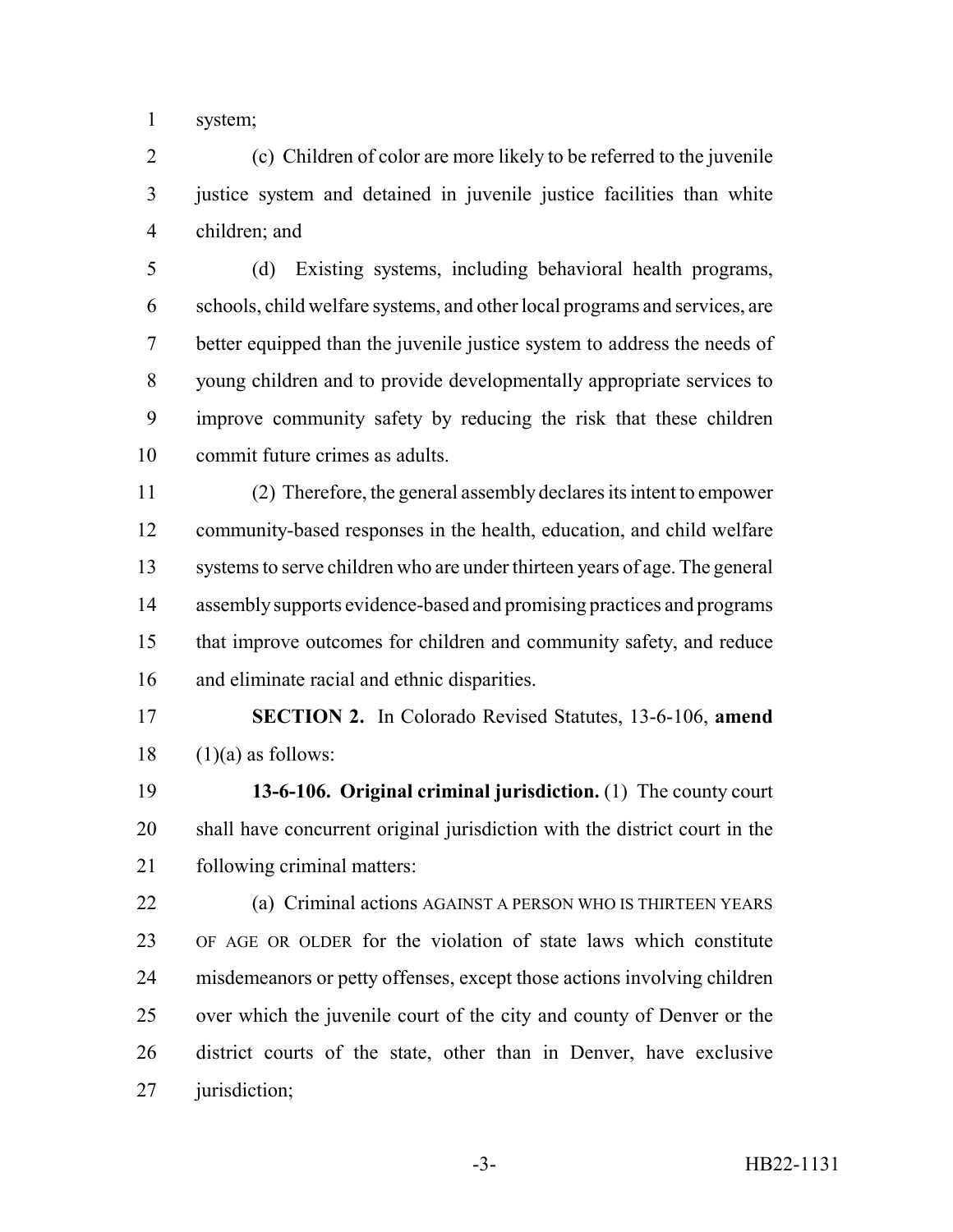**SECTION 3.** In Colorado Revised Statutes, **amend** 13-10-103 as follows:

 **13-10-103. Applicability.** This article 10 applies to and governs the operation of municipal courts in the cities and towns of this state. Except for the provisions relating to the method of salary payment for municipal judges, the incarceration of children pursuant to sections 19-2.5-305 and 19-2.5-1511, the appearance of the parent, guardian, or 8 lawful custodian of  $\frac{a_n}{b_n}$  A child WHO IS THIRTEEN YEARS OF AGE OR OLDER BUT under eighteen years of age who is charged with a municipal offense as required by section 13-10-111, the right to a trial by jury for petty offenses pursuant to section 16-10-109, rules of procedure promulgated by the supreme court, and appellate procedure, this article 10 may be superseded by charter or ordinance enacted by a home rule city.

 **SECTION 4.** In Colorado Revised Statutes, 13-10-111, **amend** (5) as follows:

 **13-10-111. Commencement of actions - process.** (5) Upon the request of the municipal court, the prosecuting municipality, or the defendant, the clerk of the municipal court shall issue a subpoena for the appearance, at any and all stages of the court's proceedings, of the parent, guardian, or lawful custodian of any child WHO IS THIRTEEN YEARS OF AGE OR OLDER BUT under eighteen years of age who is charged with a municipal offense. Whenever a person who is issued a subpoena pursuant to this subsection (5) fails, without good cause, to appear, the court may issue an order for the person to show cause to the court as to why the person should not be held in contempt. Following a show cause hearing, 26 the court may make findings of fact and conclusions of law and may enter an appropriate order, which may include finding the person in contempt.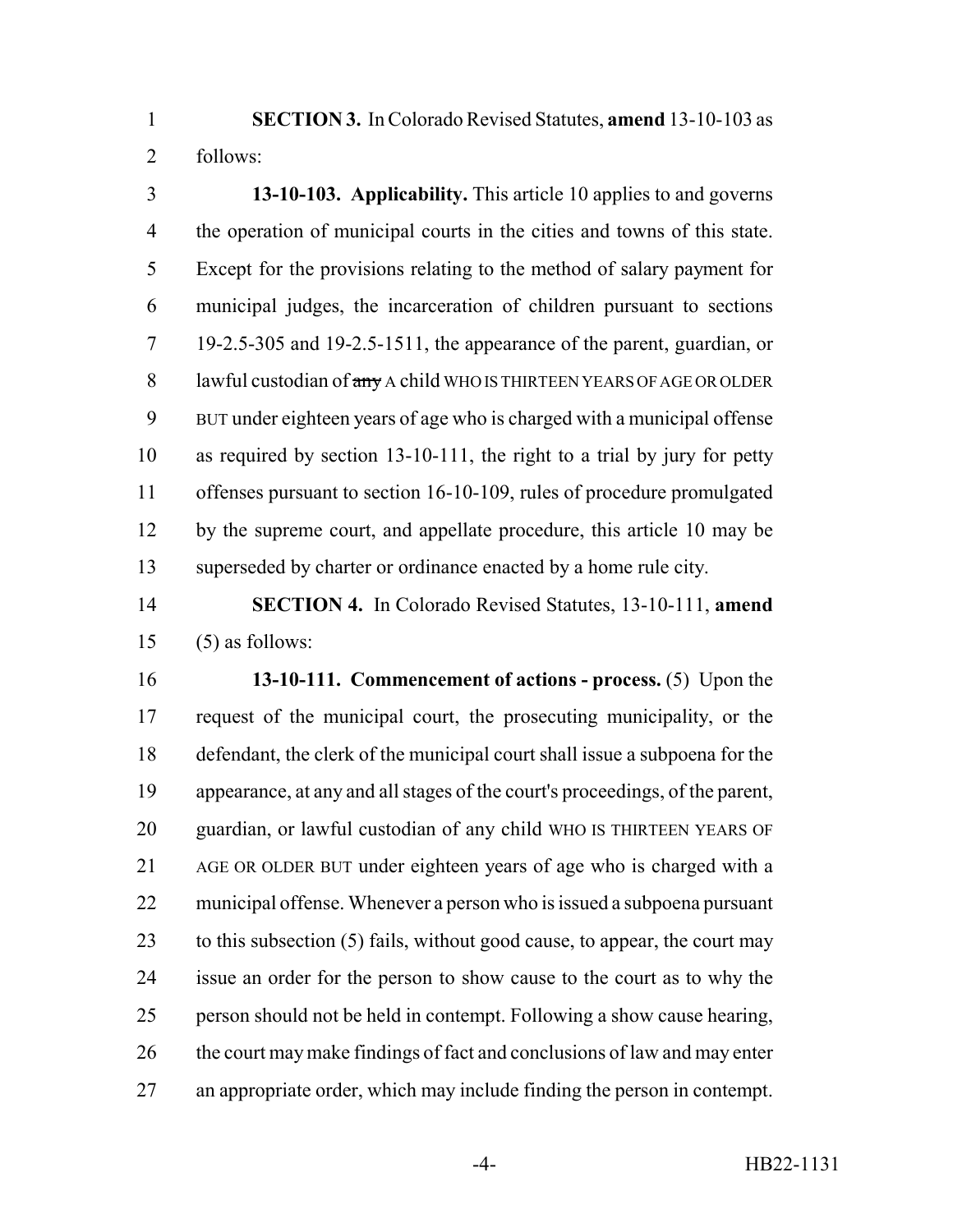**SECTION 5.** In Colorado Revised Statutes, 13-10-113, **amend** 2 (4) and (5) as follows:

 **13-10-113. Fines and penalties.** (4) Notwithstanding any provision of law to the contrary, a municipal court has the authority to order a child WHO IS THIRTEEN YEARS OF AGE OR OLDER BUT under eighteen years of age confined in a juvenile detention facility operated or contracted by the department of human services or a temporary holding facility operated by or under contract with a municipal government for failure to comply with a lawful order of the court, including an order to pay a fine. Any confinement of a child for contempt of municipal court 11 shall MUST not exceed forty-eight hours.

12 (5) Notwithstanding any other provision of law, a juvenile, as 13 defined in section 19-2.5-102, A CHILD WHO IS THIRTEEN YEARS OF AGE OR OLDER BUT UNDER EIGHTEEN YEARS OF AGE WHO IS arrested for an alleged violation of a municipal ordinance, convicted of violating a municipal ordinance or probation conditions imposed by a municipal court, or found in contempt of court in connection with a violation or alleged violation of a municipal ordinance must not be confined in a jail, lockup, or other place used for the confinement of adult offenders but may be held in a juvenile detention facility operated by or under contract with the department of human services or a temporary holding facility 22 operated by or under contract with a municipal government that shall 23 receive and provide RECEIVES AND PROVIDES care for the juvenile CHILD WHO IS THIRTEEN YEARS OF AGE OR OLDER BUT UNDER EIGHTEEN YEARS OF AGE. A municipal court imposing penalties for violation of probation conditions imposed by such court or for contempt of court in connection with a violation or alleged violation of a municipal ordinance may confine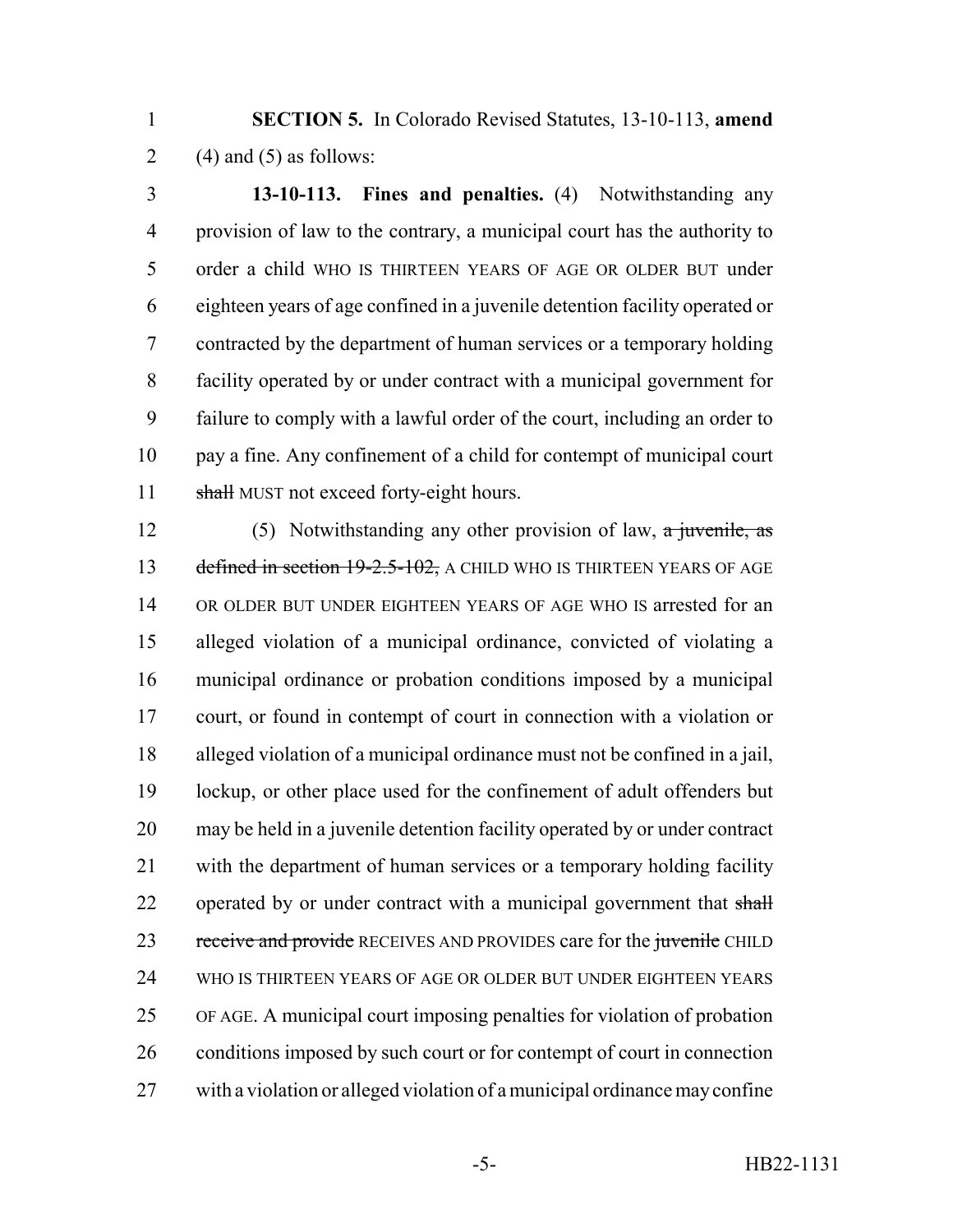1 a juvenile CHILD WHO IS THIRTEEN YEARS OF AGE OR OLDER BUT UNDER EIGHTEEN YEARS OF AGE pursuant to section 19-2.5-305 for up to forty-eight hours in a juvenile detention facility operated by or under 4 contract with the department of human services. In imposing any jail sentence upon a juvenile for violating any municipal ordinance when the municipal court has jurisdiction over the juvenile pursuant to section  $7 \frac{19-2.5-103 \text{ (1)}(a)(H)}{1}$ , A municipal court does not have the authority to 8 order a juvenile CHILD WHO IS under eighteen years of age to a juvenile detention facility operated or contracted by the department of human services. **SECTION 6.** In Colorado Revised Statutes, 17-1-103, **repeal**  $(1)(n)$  as follows: **17-1-103. Duties of the executive director.** (1) The duties of the

executive director are:

 (n) To contract with the department of human services to house 16 in a facility operated by the department of human services any juvenile 17 under the age of fourteen years who is sentenced as an adult to the department of corrections; and to provide services for the juvenile 19 pursuant to section  $19-2.5-802$  (1)(e);

 **SECTION 7.** In Colorado Revised Statutes, 19-2.5-103, **amend** (1)(a) introductory portion and (5); and **add** (1)(c) as follows:

 **19-2.5-103. Jurisdiction.** (1) Except as otherwise provided by 23 law, the juvenile court has exclusive original jurisdiction in proceedings: 24 (a) Concerning any A juvenile ten WHO IS THIRTEEN years of age or older who has violated:

 (c) CONCERNING A JUVENILE WHO IS TEN YEARS OF AGE OR OLDER WHO HAS VIOLATED AN OFFENSE PURSUANT TO PART 1 OF ARTICLE 3 OF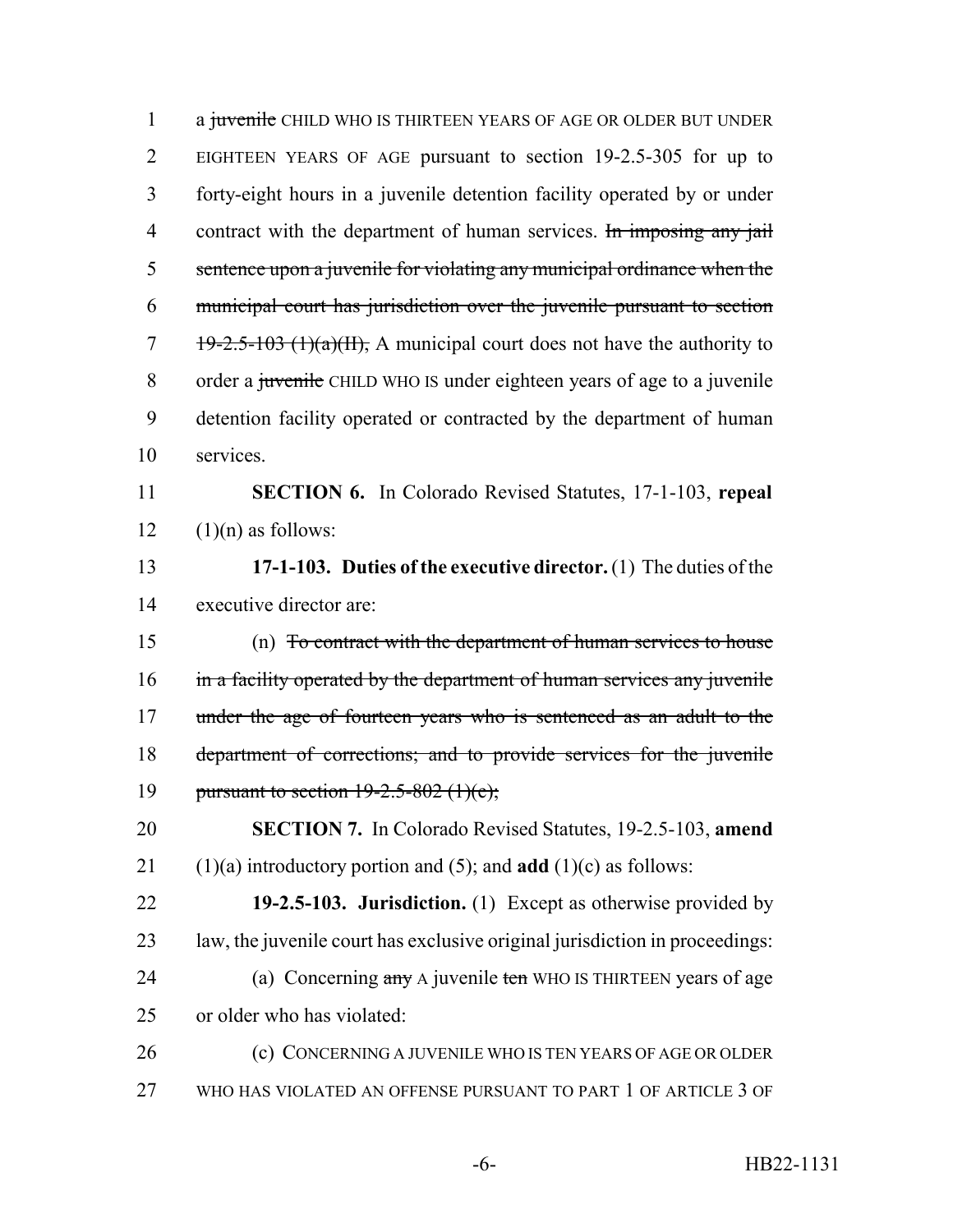TITLE 18.

 (5) Notwithstanding any other provision of this section to the contrary, the juvenile court and the county court have concurrent jurisdiction over a juvenile who is THIRTEEN YEARS OF AGE OR OLDER BUT under eighteen years of age and who is charged with a violation of section 6 18-13-122, 18-18-406 (5)(b)(I) and (5)(b)(II), 18-18-428, 18-18-429, 18-18-430, or 42-4-1301; except that, if the juvenile court accepts jurisdiction over such a juvenile, the county court jurisdiction terminates. **SECTION 8.** In Colorado Revised Statutes, 19-2.5-208, **amend**  $10 \quad (1)(a)$  introductory portion as follows:

 **19-2.5-208. Petty tickets - summons - contracts - data.** 12 (1) (a) If a law enforcement officer contacts a juvenile ten WHO IS THIRTEEN years of age or older for a delinquent act that would be a petty offense if committed by an adult or a municipal ordinance violation, the officer may issue the juvenile a petty ticket that requires the juvenile to go through an assessment process or procedure as designated by the municipal, county, or district court, including assessment by a law enforcement officer, assessment officer, or a screening team, referred to in this section as the "screening entity". When a petty ticket is issued, an assessment officer or screening team officer shall offer a petty offense contract to the juvenile and the juvenile's parent or legal guardian if:

 **SECTION 9.** In Colorado Revised Statutes, 19-2.5-303, **amend** 23 (1); and **add**  $(2)(g)$  as follows:

 **19-2.5-303. Duty of officer - screening teams - notification - release or detention.** (1) When a juvenile WHO IS THIRTEEN YEARS OF AGE OR OLDER is taken into temporary custody and not released pending charges, the officer shall notify the screening team for the judicial district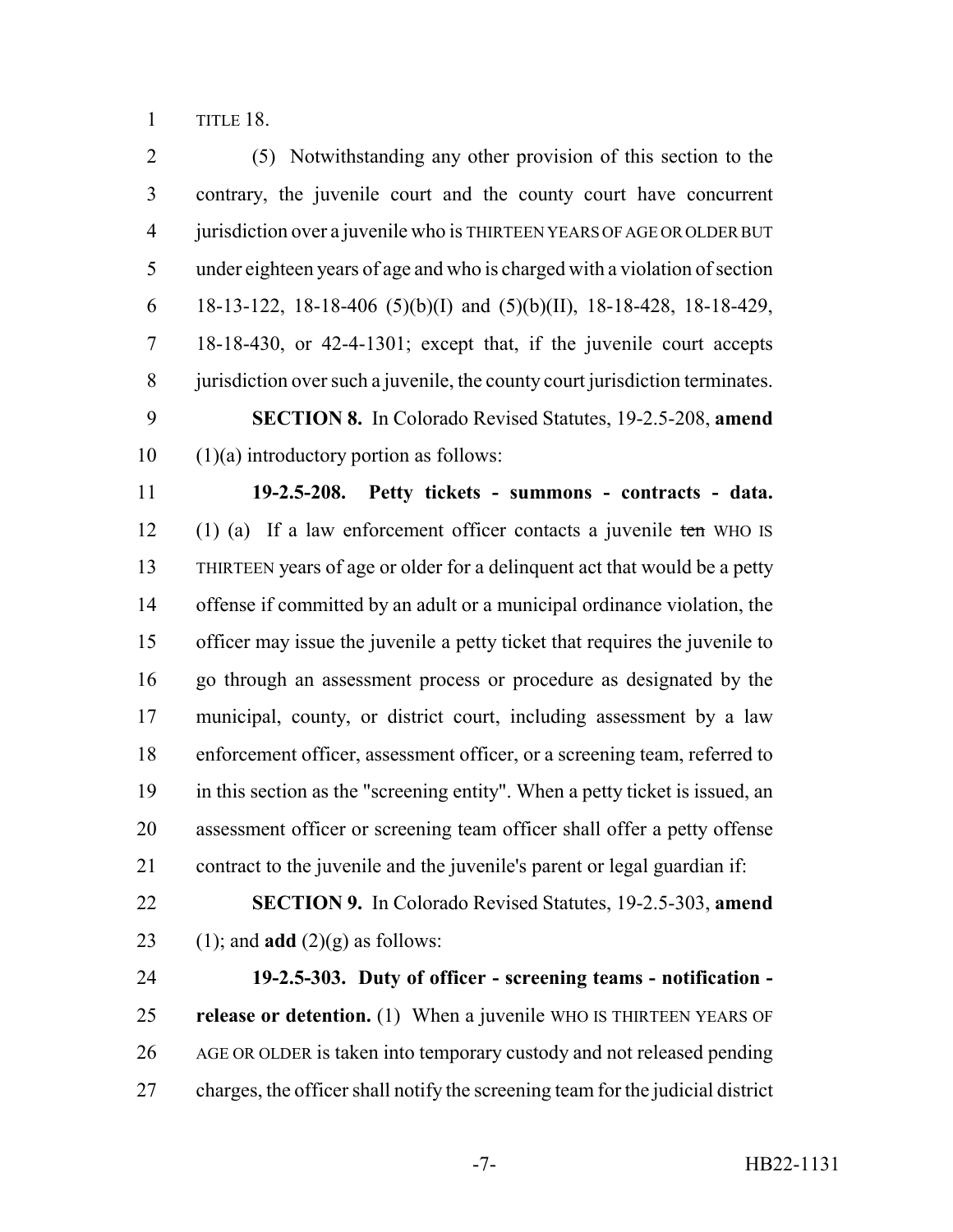in which the juvenile is taken into custody. The screening team shall notify the juvenile's parent, guardian, or legal custodian without unnecessary delay and inform the juvenile's parent, guardian, or legal custodian that, if the juvenile is placed in detention or a temporary holding facility, all parties have a right to a prompt hearing to determine whether the juvenile is to be detained further. Such notification may be made to a person with whom the juvenile is residing if a parent, guardian, or legal custodian cannot be located. If the screening team is unable to make such notification, the notification may be made by any law enforcement officer, juvenile probation officer, detention center counselor, or detention facility staff in whose physical custody the 12 juvenile is placed.

 (2) (g) (I) NOTHING IN THIS SECTION PROHIBITS A LAW ENFORCEMENT OFFICER FROM TAKING A CHILD WHO IS UNDER THIRTEEN YEARS OF AGE INTO TEMPORARY CUSTODY PURSUANT TO SECTION 19-3-401 OR PLACING A CHILD WHO IS UNDER THIRTEEN YEARS OF AGE 17 OUT OF THE HOME PURSUANT TO SECTION 19-3-402.

 (II) A CHILD IS CONSIDERED ABANDONED PURSUANT TO SECTIONS 19-3-102 AND 19-3-401 IF THE CHILD'S PARENT, GUARDIAN, OR LEGAL CUSTODIAN REFUSES TO TAKE THE CHILD INTO HIS OR HER HOME AFTER 21 CONTACT WITH LAW ENFORCEMENT.

 **SECTION 10.** In Colorado Revised Statutes, 19-2.5-304, **repeal** (2) as follows:

 **19-2.5-304. Limitations on detention.** (2) A juvenile court shall 25 not order a juvenile who is ten years of age and older but less than thirteen years of age to detention unless the juvenile has been arrested for 27 a felony or weapons charge pursuant to section 18-12-102, 18-12-105,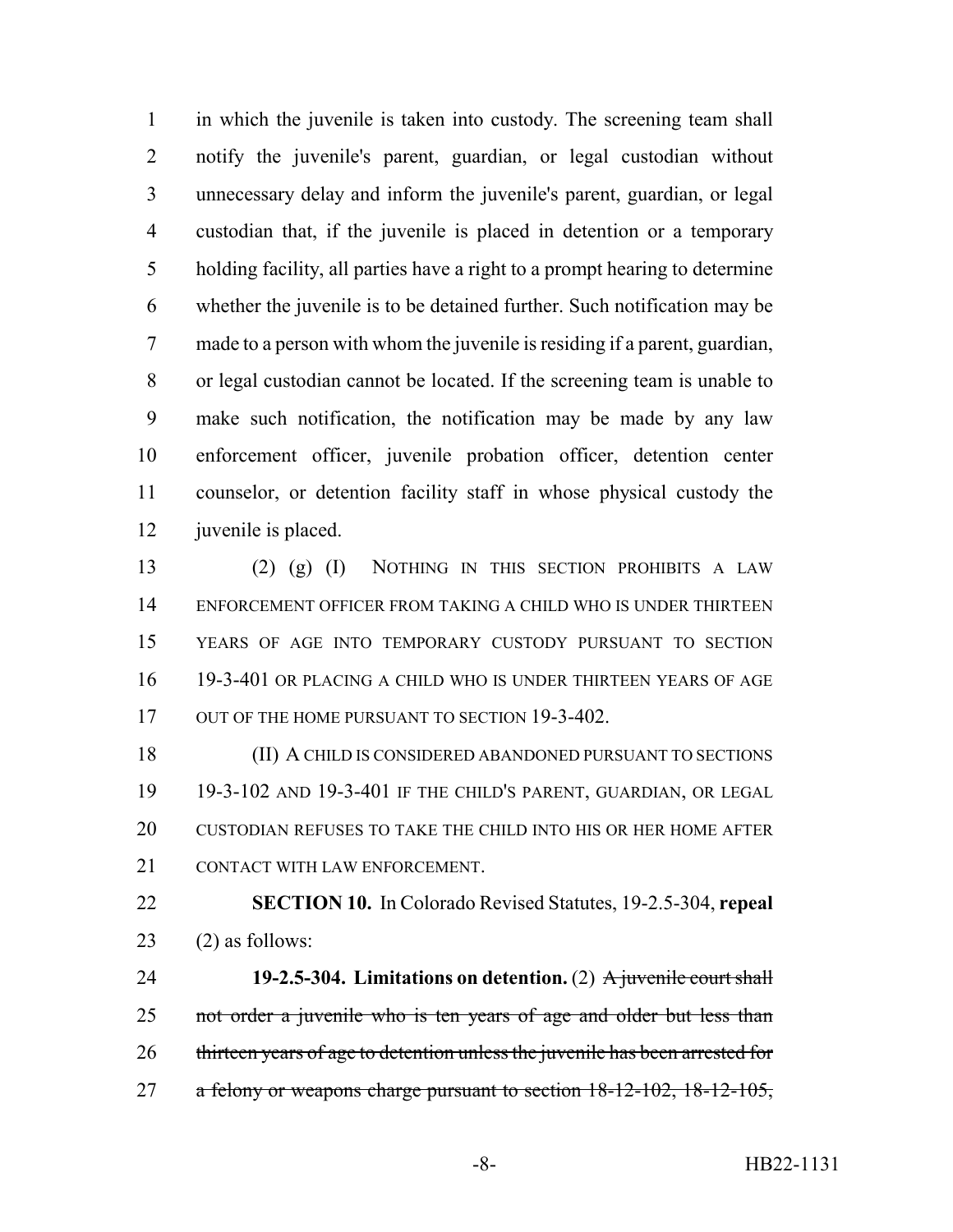| $\mathbf{1}$   | 18-12-106, or 18-12-108.5. A preadjudication service program created          |
|----------------|-------------------------------------------------------------------------------|
| 2              | pursuant to section 19-2.5-606 shall evaluate a juvenile described in this    |
| 3              | subsection (2). The evaluation may result in the juvenile:                    |
| $\overline{4}$ | (a) Remaining in the custody of a parent or legal guardian;                   |
| 5              | (b) Being placed in the temporary legal custody of kin, for                   |
| 6              | purposes of a kinship foster care home or noncertified kinship care           |
| 7              | placement, as defined in section 19-1-103, or other suitable person under     |
| 8              | such conditions as the court may impose;                                      |
| 9              | (c) Being placed in a temporary shelter facility; or                          |
| 10             | (d) Being referred to a local county department of human or social            |
| 11             | services for assessment for placement.                                        |
| 12             | <b>SECTION 11.</b> In Colorado Revised Statutes, 19-2.5-305, amend            |
| 13             | $(3)(a)(V)$ introductory portion and (6) as follows:                          |
| 14             | 19-2.5-305. Detention and shelter - hearing - time limits -                   |
|                |                                                                               |
| 15             | findings - review - confinement with adult offenders - restrictions.          |
| 16             | $(3)$ (a) (V) A court shall not order further detention for a juvenile who is |
| 17             | ten years of age and older but less than thirteen years of age unless the     |
| 18             | juvenile has been arrested or adjudicated for a felony or weapons charge      |
| 19             | pursuant to section 18-12-102, 18-12-105, 18-12-106, or 18-12-108.5.          |
| 20             | The court shall receive any information having probative value regardless     |
| 21             | of its admissibility under the rules of evidence. In determining whether      |
| 22             | a juvenile requires detention, the court shall consider the results of the    |
| 23             | detention screening instrument. There is a rebuttable presumption that a      |
| 24             | juvenile poses a substantial risk of serious harm to others if:               |
| 25             | (6) Except for a juvenile described in section $19-2.5-304(2)$ , The          |
| 26             | court may also issue temporary orders for legal custody pursuant to           |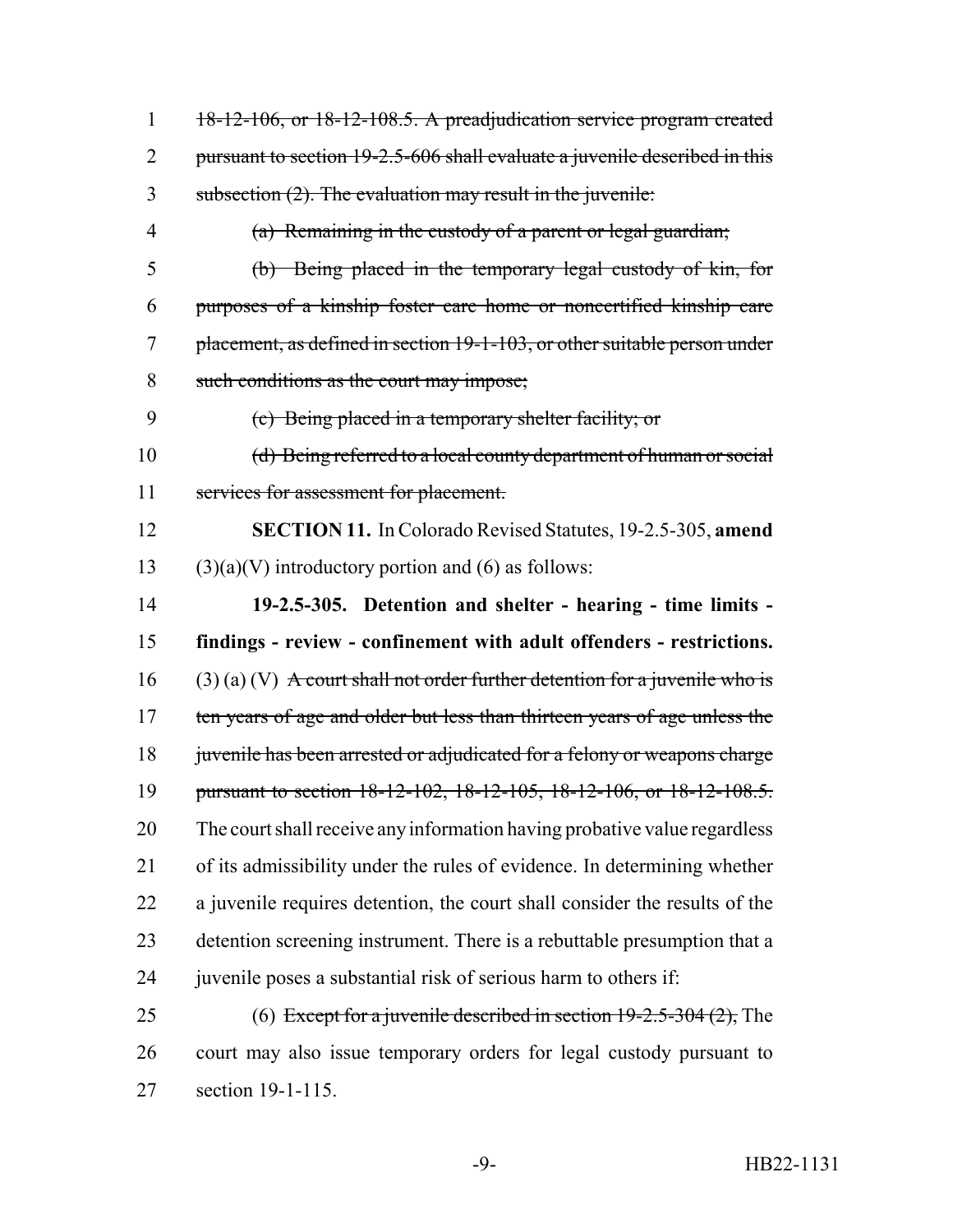**SECTION 12.** In Colorado Revised Statutes, 19-2.5-802, **amend** 2 (1)(a)(I); and **repeal** (1)(e) as follows:

 **19-2.5-802. Transfers.** (1) (a) The juvenile court may enter an order certifying a juvenile to be held for criminal proceedings in the district court if:

(I) A petition filed in juvenile court alleges the juvenile is:

 (A) Twelve or thirteen years of age at the time of the commission of the alleged offense and is a juvenile delinquent by virtue of having committed a delinquent act that constitutes a class 1 or class 2 felony or a crime of violence, as defined in section 18-1.3-406; or

 (B) Fourteen years of age or older at the time of the commission of the alleged offense and is a juvenile delinquent by virtue of having 13 committed a delinquent act that constitutes a CLASS 1 OR CLASS 2 felony 14 OR A CRIME OF VIOLENCE, AS DEFINED IN SECTION 18-1.3-406; and

 (e) Whenever a juvenile under the age of fourteen years is 16 sentenced pursuant to section  $18-1.3-401$  as provided in subsection  $(1)(d)$ 17 of this section, the department of corrections shall contract with the department of human services to house and provide services to the 19 juvenile in a facility operated by the department of human services until 20 the juvenile reaches the age of fourteen years. On reaching the age of fourteen years, the juvenile must be transferred to an appropriate facility 22 operated by the department of corrections for the completion of the 23 juvenile's sentence.

 **SECTION 13.** In Colorado Revised Statutes, 19-2.5-1108, **amend** (1)(a) as follows:

 **19-2.5-1108. Probation - terms - release - revocation - graduated responses system - rules - report - definition.** (1) (a) The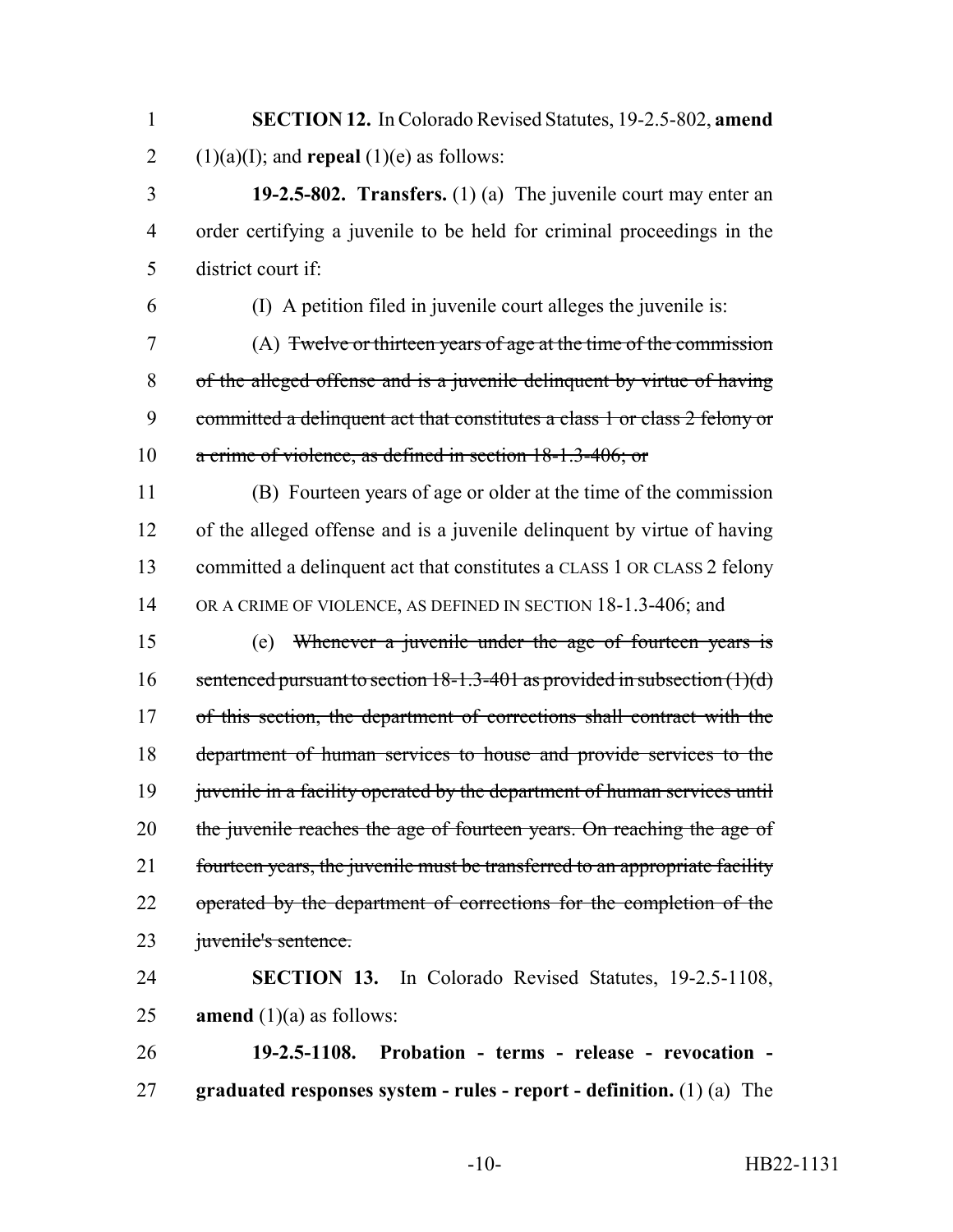terms and conditions of probation must be specified by rules or orders of 2 the court. The court, as a condition of probation for a juvenile who is ten THIRTEEN years of age or older but less than eighteen years of age on the date of the sentencing hearing, may impose a commitment or detention. The aggregate length of any such commitment or detention, whether continuous or at designated intervals, must not exceed forty-five days; except that such limit does not apply to any placement out of the home 8 through a county department. of human or social services. Each juvenile placed on probation must be given a written statement of the terms and conditions of the juvenile's probation and have the terms and conditions fully explained.

 **SECTION 14.** In Colorado Revised Statutes, 19-2.5-1117, **amend** (1)(a) and (6)(c) as follows:

 **19-2.5-1117. Sentencing - commitment to the department of human services - definitions.** (1) (a) Except as otherwise required in 16 subsection (6) of this section and section 19-2.5-1127 for an aggravated 17 juvenile offender, the court may commit a juvenile to the department of human services for a determinate period of up to two years if the juvenile is adjudicated for an offense that would constitute a felony or a misdemeanor if committed by an adult; except that, if the juvenile is 21 younger than twelve UNDER FIFTEEN years of age and is not adjudicated an aggravated juvenile offender, the court may commit the juvenile to the department of human services only if the juvenile is adjudicated for an offense that would constitute a class 1, class 2, or class 3 felony if committed by an adult.

 (6) (c) The juvenile court may commit any juvenile who is not adjudicated an aggravated juvenile offender pursuant to section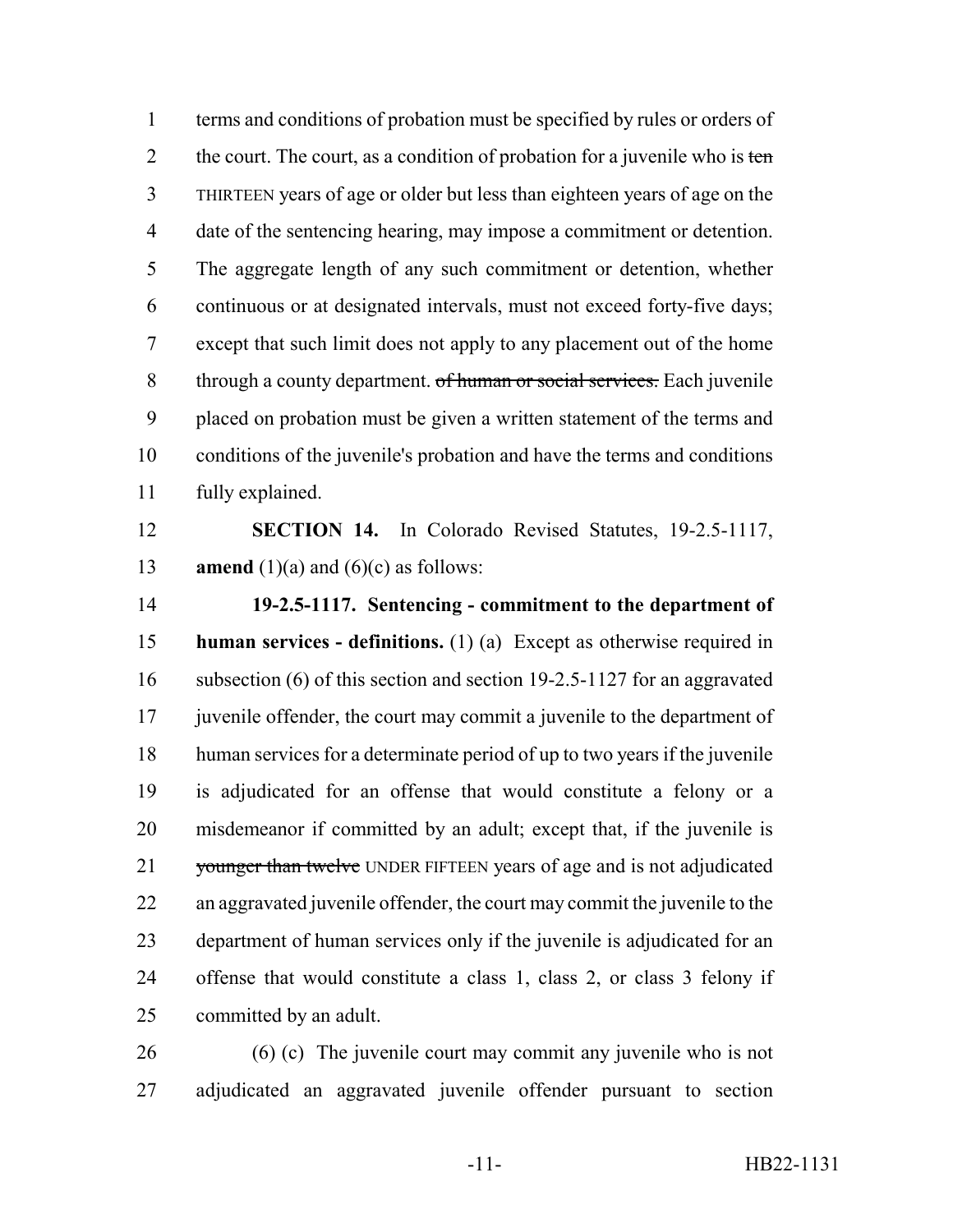19-2.5-1127 but who is adjudicated for an offense that would constitute a felony or a misdemeanor to the department of human services, and the determinate period of commitment must not exceed two years; except 4 that, if the juvenile is ten or eleven THIRTEEN OR FOURTEEN years of age and is not adjudicated an aggravated juvenile offender pursuant to section 19-2.5-1127, the juvenile may be committed to the department of human services only if the juvenile is adjudicated for an offense that would constitute a class 1, class 2, or class 3 felony if committed by an adult.

 **SECTION 15.** In Colorado Revised Statutes, 19-2.5-1123, **amend** (2) introductory portion as follows:

 **19-2.5-1123. Sentencing - mandatory detention - weapons and crimes of violence.** (2) A juvenile who is less than thirteen UNDER FIFTEEN years of age may not be sentenced to detention unless the juvenile has been adjudicated for a felony or weapons charge pursuant to section 18-12-102, 18-12-105, 18-12-106, or 18-12-108.5. As an alternative, the juvenile probation department may conduct a presentence investigation pursuant to section 19-2.5-1101. The investigation may result in the juvenile:

 **SECTION 16.** In Colorado Revised Statutes, 19-2.5-1126, 20 **amend**  $(1)(c)(I)(A)$  as follows:

 **19-2.5-1126. Sentencing - special offenders.** (1) The court shall sentence a juvenile adjudicated as a special offender as follows:

 (c) **Violent juvenile offender.** (I) (A) Upon adjudication as a violent juvenile offender, as described in section 19-2.5-1125 (3), the 25 juven is used be placed or committed out of the home for not less than 26 one year; except that this subsection  $(1)(c)$  does not apply to a juvenile 27 who is ten THIRTEEN years of age or older, but less than twelve UNDER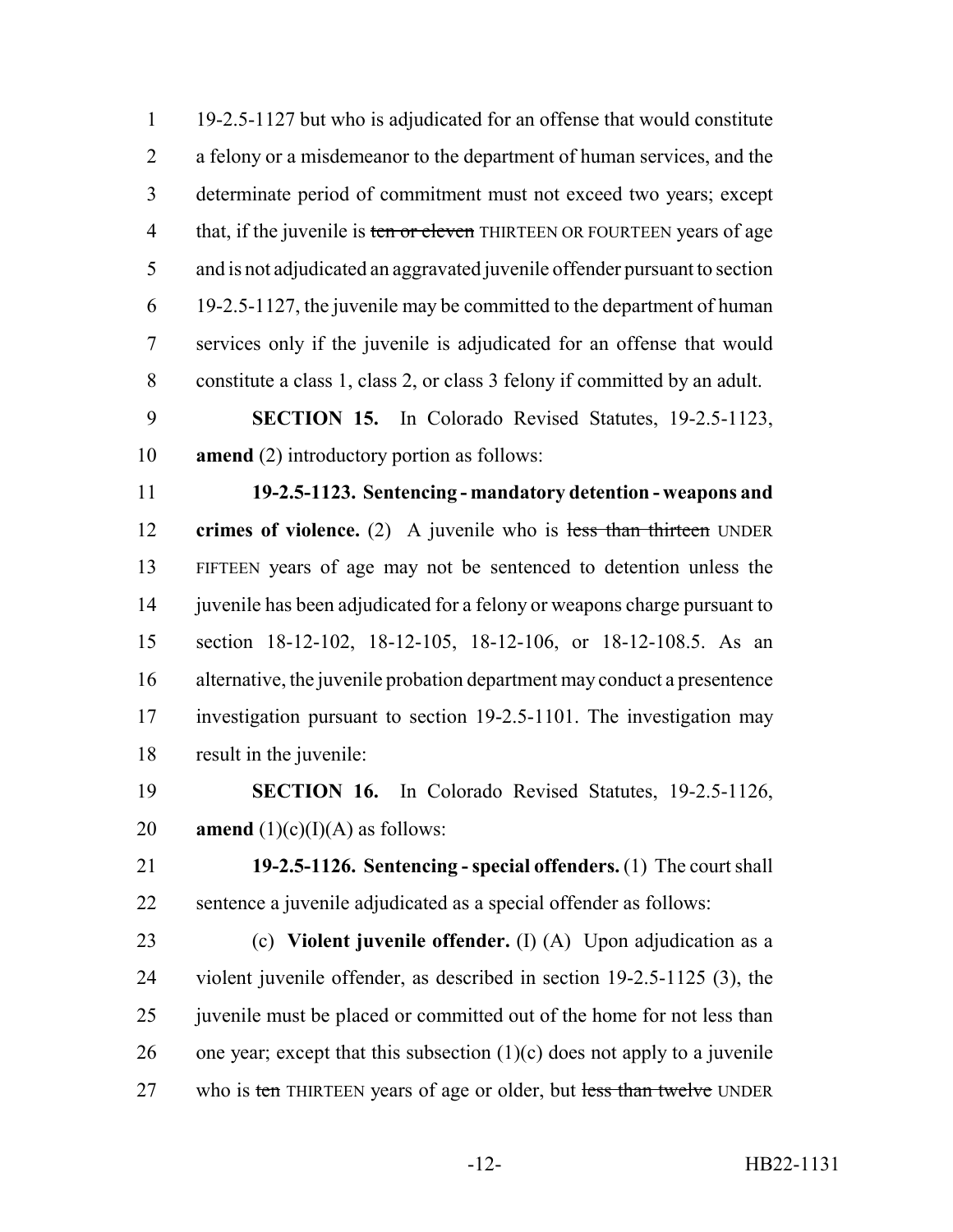FIFTEEN years of age, when the court finds that an alternative sentence or a commitment of less than one year out of the home would be more appropriate.

 **SECTION 17.** In Colorado Revised Statutes, 19-2.5-1404, **amend** (1)(b)(V), (1)(b)(VI)(B), and (1)(b)(VI)(C); and **add** 6 (1)(b)(VI)(D) as follows:

 **19-2.5-1404. Working group for criteria for placement of juvenile offenders - establishment of formula - review of criteria - report.** (1) (b) The working group shall carry out the following duties:

 (V) To establish a formula for the purpose of allocating funds by each judicial district in the state of Colorado for alternative services to placing juveniles WHO ARE TEN YEARS OF AGE OR OLDER in the physical custody of the department of human services or in the legal custody of the department of human services. The allocation must take into consideration such factors as the population of the judicial district, the incidence of offenses committed by juveniles in such judicial district, and other factors as deemed appropriate. The working group shall consider and take into account whether any federal money or matching funds are available to cover the costs of juveniles within the system, including parent fees and third-party reimbursement as authorized by law or reimbursements under Title IV-E of the federal "Social Security Act", as amended.

 (VI) Before January 1, 2021, to establish criteria for juveniles served through alternative services funded pursuant to subsection (1)(b)(V) of this section. The criteria must prioritize:

(B) Juveniles who are in secure detention; and

(C) Juveniles under the supervision of probation when the results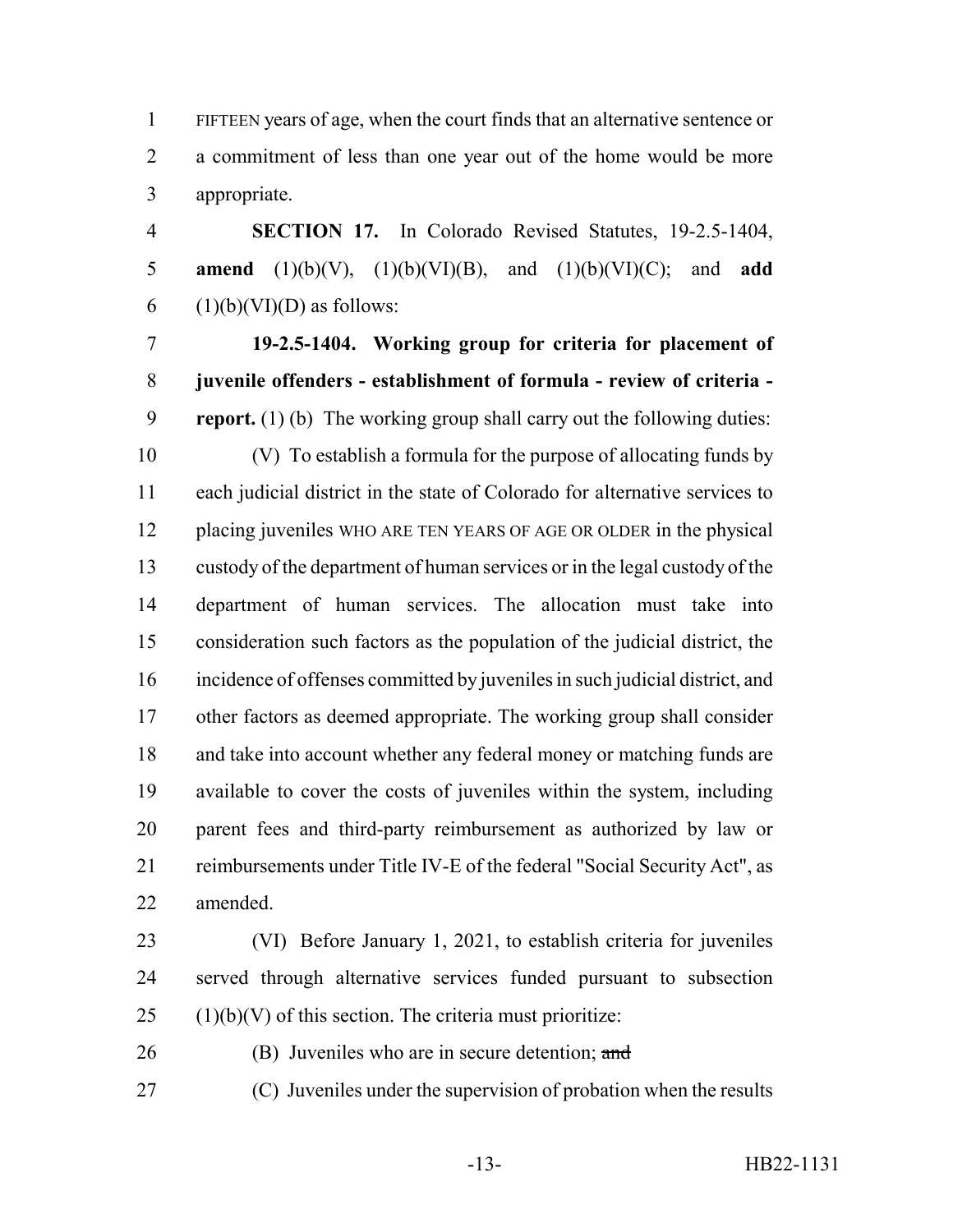of a detention screening instrument indicate that the juvenile is eligible for detention; AND

 (D) CHILDREN WHO ARE TEN YEARS OF AGE OR OLDER BUT UNDER THIRTEEN YEARS OF AGE WHO ARE AT RISK OF ENTERING DETENTION AT AN OLDER AGE IF THEY DO NOT RECEIVE ALTERNATIVE SERVICES.

 **SECTION 18.** In Colorado Revised Statutes, 19-2.5-1407, **amend** (2) as follows:

 **19-2.5-1407. Appropriations to department of human services for services to juveniles - definition.** (2) For the purposes of this 10 section, a "juvenile" also includes a youth ten PERSON WHO IS THIRTEEN 11 years of age or older but less than UNDER seventeen years of age who is habitually truant, as defined in section 22-33-102 (3.5), and who the court has ordered to show cause why the juvenile should not be held in 14 contempt of court pursuant to section 22-33-108 (7), when funds are 15 expended for services that are intended to prevent the youth JUVENILE 16 from being held in detention or sentenced to detention.

 **SECTION 19.** In Colorado Revised Statutes, 19-2.5-1511, **amend** (1)(a); and **repeal** (1)(c) as follows:

 **19-2.5-1511. Juvenile detention services and facilities to be provided by department of human services - education - expenses - definition.** (1) (a) Except as set forth in subsection (1)(c) of this section, The department of human services shall provide detention services for temporary care of a juvenile, pursuant to this article 2.5. The department of human services shall consult on a regular basis with the court in any district where a detention facility is located concerning the detention program at that facility. The department of human services may use staff secure facilities to provide preadjudication and postadjudication detention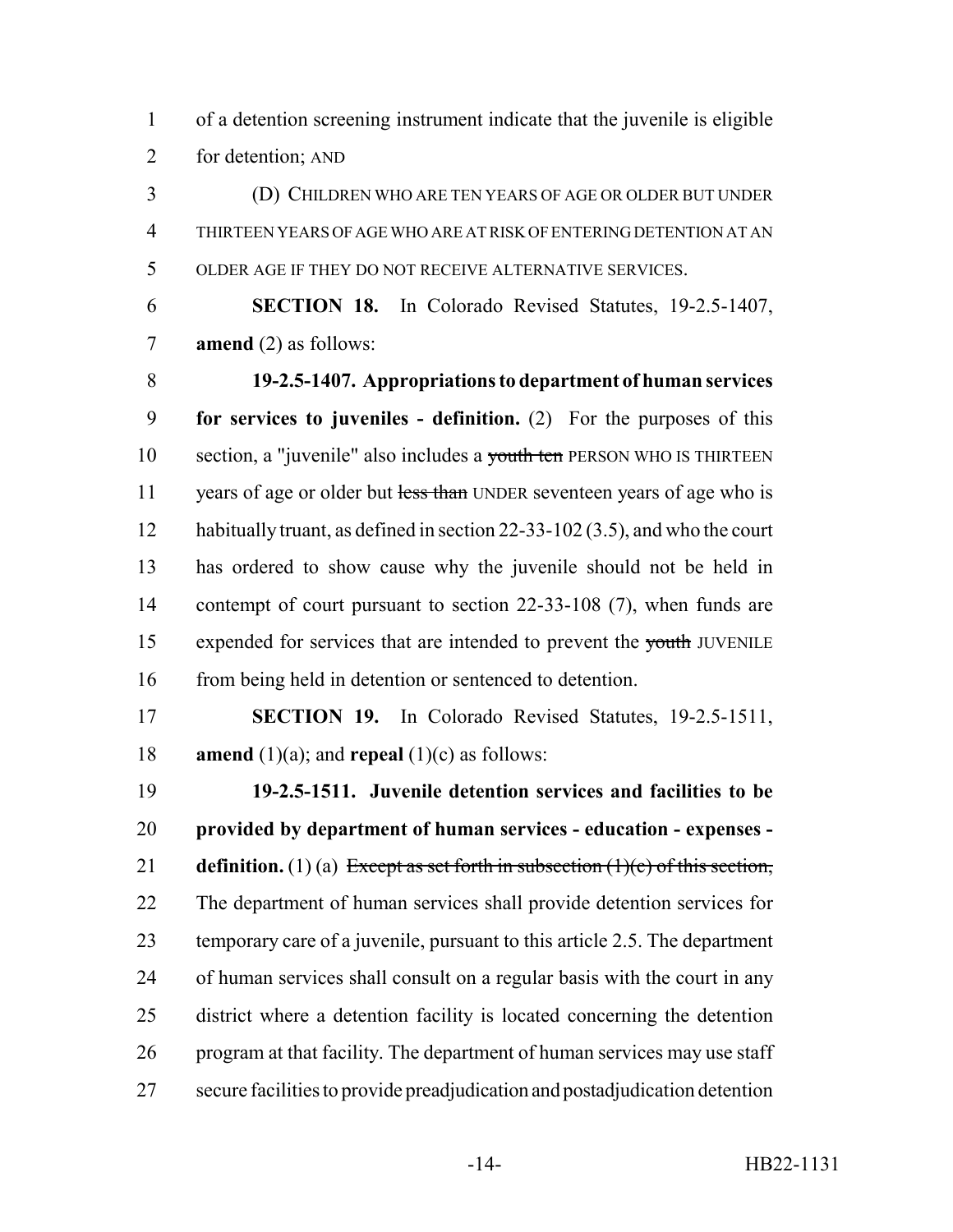services.

 (c) The department of human services is not required to receive 3 and provide care for any juvenile who is ten years of age and older but less than thirteen years of age, unless such juvenile has been arrested or adjudicated for a felony or weapons charge pursuant to section 6 18-12-102, 18-12-105, 18-12-106, or  $18-12-108.5$ .

 **SECTION 20.** In Colorado Revised Statutes, 19-2.5-1527, **amend** (2) as follows:

 **19-2.5-1527. Lookout Mountain school.** (2) The school shall 10 provide care, education, training, and rehabilitation for juveniles ten WHO ARE THIRTEEN years of age or older who have been committed to the custody of the department of human services pursuant to section 19-2.5-1127 or 19-2.5-1103. In addition, the school may provide care, education, training, and rehabilitation for any juvenile who has been sentenced to the department of corrections and is being housed in a facility operated by the department of human services pursuant to a contract with the department of corrections pursuant to section 19-2.5-1502 (4).

 **SECTION 21.** In Colorado Revised Statutes, 19-2.5-1528, **amend** (2) as follows:

 **19-2.5-1528. Mount View school.** (2) The school shall provide 22 care, education, training, and rehabilitation for juveniles ten WHO ARE THIRTEEN years of age or older who have been committed to the custody of the department of human services pursuant to section 19-2.5-1127 or 19-2.5-1103. In addition, the school may provide care, education, training, and rehabilitation for any juvenile who has been sentenced to the department of corrections and is being housed in a facility operated by the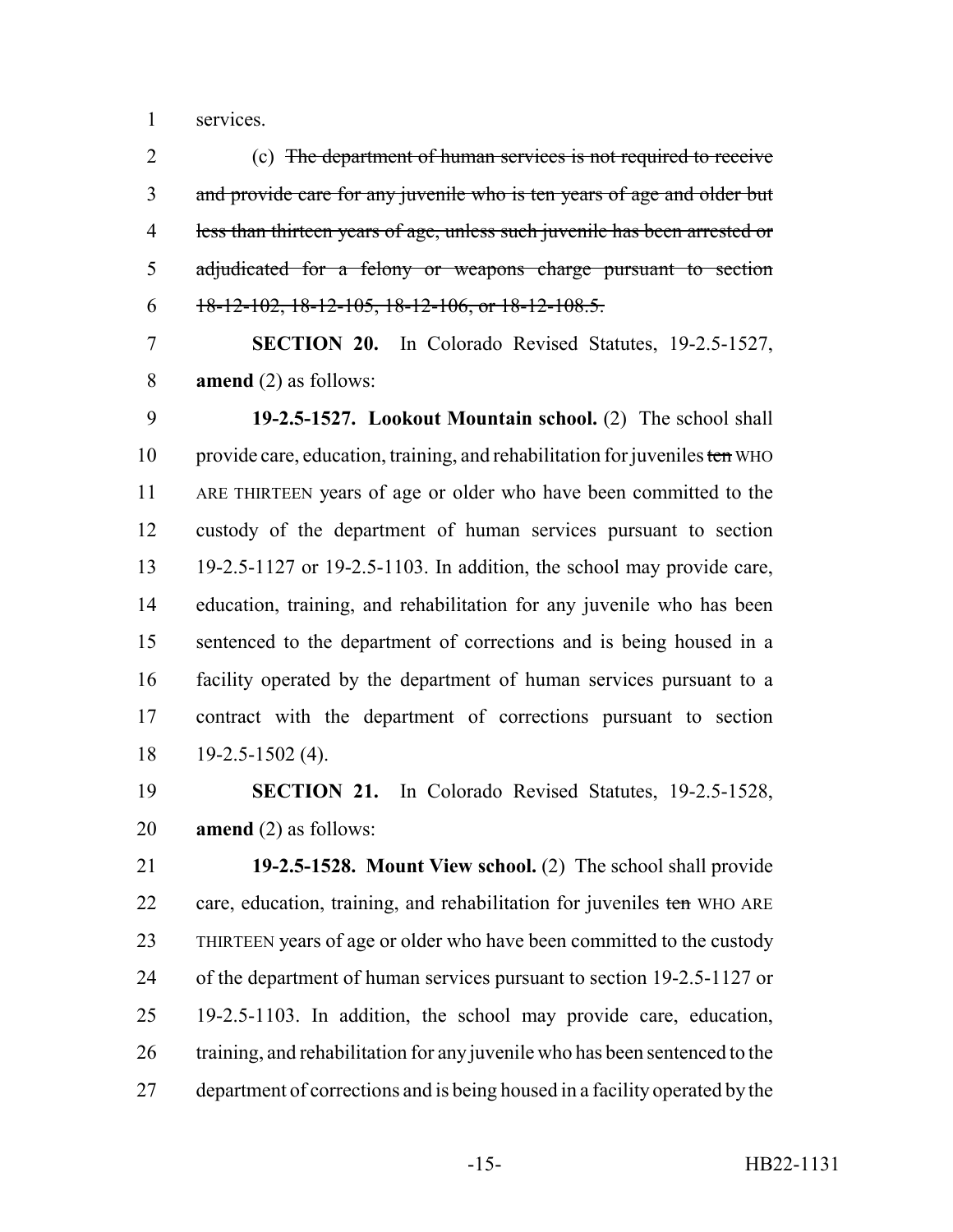department of human services pursuant to a contract with the department of corrections pursuant to section 19-2.5-1502 (4).

 **SECTION 22.** In Colorado Revised Statutes, **amend** 19-2.5-1529 as follows:

 **19-2.5-1529. Youth camps.** The department of human services may establish and administer youth camps. Staff at youth camps shall provide care, education, training, rehabilitation, and supervision for 8 juveniles ten WHO ARE THIRTEEN years of age or older who have been committed to the custody of the department of human services pursuant to section 19-2.5-1127 or 19-2.5-1103.

 **SECTION 23.** In Colorado Revised Statutes, 19-3-308, **amend** 12  $(5.3)(a)$  as follows:

 **19-3-308. Action upon report of intrafamilial, institutional, or third-party abuse - investigations - child protection team - rules - report.** (5.3) (a) Local law enforcement agencies have the responsibility 16 for the coordination and investigation of all reports of third-party abuse 17 or neglect by persons ten THIRTEEN years of age or older. Upon receipt of a report, if the local law enforcement agency reasonably believes that the protection and safety of a child is at risk due to an act or omission on the part of persons responsible for the child's care, such agency shall notify 21 the county department of human or social services for an assessment regarding neglect or dependency. In addition, the local law enforcement 23 agency shall refer to the county department of human or social services any report of third-party abuse or neglect in which the person allegedly 25 responsible for such abuse or neglect is under age ten THIRTEEN YEARS OF AGE. Upon the completion of an investigation, the local law enforcement agency shall forward a copy of its investigative report to the county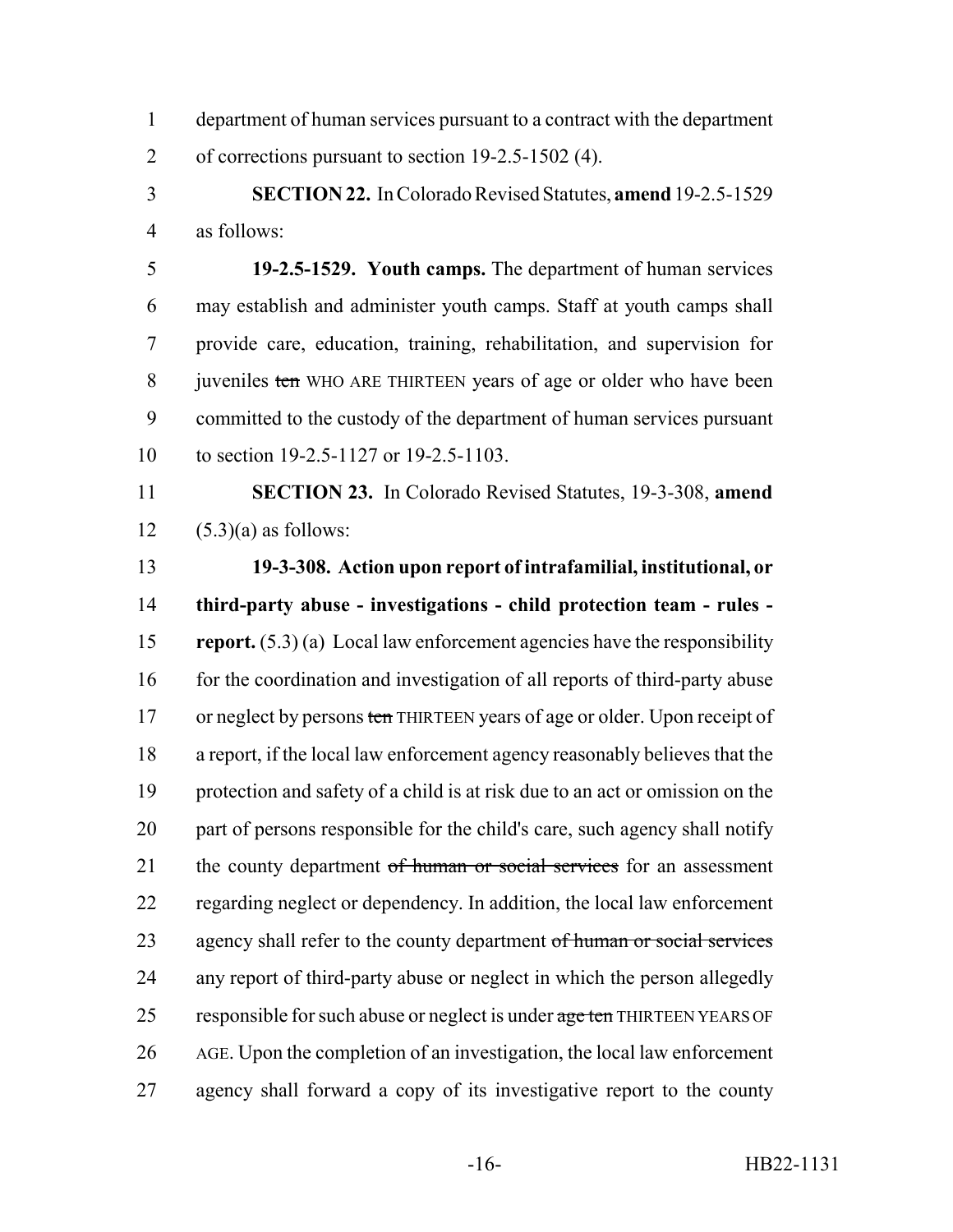1 department. of human or social services. The county department shall review the law enforcement investigative report and shall determine whether the report contains information that constitutes a case of confirmed child abuse and requires it to be submitted to the state 5 department, which report, upon such determination, shall MUST be submitted to the state department in the manner prescribed by the state department within sixty days after the receipt of the report by the county department.

 **SECTION 24.** In Colorado Revised Statutes, 22-33-108, **amend**  $10 \qquad (7)(c)(I)$  introductory portion as follows:

 **22-33-108. Judicial proceedings.** (7) (c) (I) If the court finds that the child or youth WHO IS THIRTEEN YEARS OF AGE OR OLDER BUT UNDER SEVENTEEN YEARS OF AGE has refused to comply with the plan created for 14 the child or youth pursuant to section 22-33-107 (3), the court may impose on the child or youth, as a sanction for contempt of court, a sentence of detention for no more than forty-eight hours in a juvenile 17 detention facility operated by or under contract with the department of human services pursuant to section 19-2.5-1511 and any rules promulgated by the Colorado supreme court. The court shall not sentence a child or youth WHO IS THIRTEEN YEARS OF AGE OR OLDER BUT UNDER SEVENTEEN YEARS OF AGE to detention as a sanction for contempt of court unless the court finds that detention is in the best interest of the child or youth as well as the public. In making such a finding, the court shall consider the following factors, including that:

 **SECTION 25. Effective date - applicability.** This act takes effect January 1, 2023, and applies to offenses committed on or after said date and to confinement or detention ordered on or after said date.